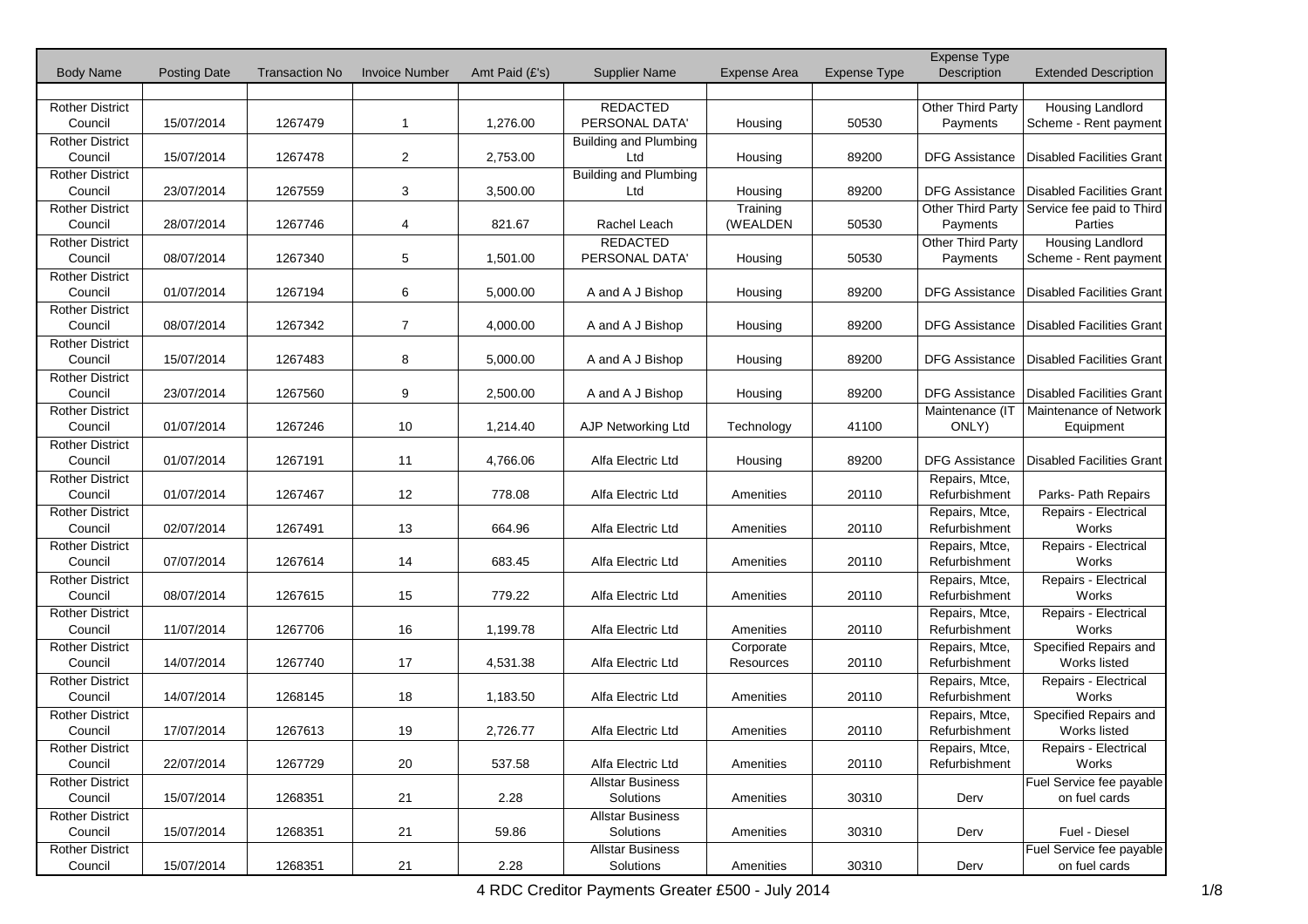|                        |                     |                       |                       |                |                                 |                     |                     | <b>Expense Type</b> |                                               |
|------------------------|---------------------|-----------------------|-----------------------|----------------|---------------------------------|---------------------|---------------------|---------------------|-----------------------------------------------|
| <b>Body Name</b>       | <b>Posting Date</b> | <b>Transaction No</b> | <b>Invoice Number</b> | Amt Paid (£'s) | <b>Supplier Name</b>            | <b>Expense Area</b> | <b>Expense Type</b> | Description         | <b>Extended Description</b>                   |
| <b>Rother District</b> |                     |                       |                       |                | <b>Allstar Business</b>         |                     |                     |                     |                                               |
| Council                | 15/07/2014          | 1268351               | 21                    | 303.19         | Solutions                       | Amenities           | 30310               | Derv                | Fuel - Diesel                                 |
| <b>Rother District</b> |                     |                       |                       |                | <b>Allstar Business</b>         | $R + W$             |                     |                     | Fuel Service fee payable                      |
| Council                | 15/07/2014          | 1268351               | 21                    | 2.28           | Solutions                       | Partnership         | 30310               | Derv                | on fuel cards                                 |
| <b>Rother District</b> |                     |                       |                       |                | <b>Allstar Business</b>         | $R + W$             |                     |                     |                                               |
| Council                | 15/07/2014          | 1268351               | 21                    | 239.15         | Solutions                       | Partnership         | 30310               | Derv                | Fuel - Diesel                                 |
| <b>Rother District</b> |                     |                       |                       |                | <b>Allstar Business</b>         |                     |                     |                     | Fuel Service fee payable                      |
| Council                | 31/07/2014          | 1268352               | 22                    | 2.28           | Solutions                       | Amenities           | 30310               | Derv                | on fuel cards                                 |
| <b>Rother District</b> |                     |                       |                       |                | <b>Allstar Business</b>         |                     |                     |                     |                                               |
| Council                | 31/07/2014          | 1268352               | 22                    | 55.88          | Solutions                       | Amenities           | 30310               | Derv                | Fuel - Diesel                                 |
| <b>Rother District</b> |                     |                       |                       |                | <b>Allstar Business</b>         |                     |                     |                     |                                               |
| Council                | 31/07/2014          | 1268352               | 22                    | 259.00         | Solutions                       | Amenities           | 30310               | Derv                | Fuel - Diesel                                 |
| <b>Rother District</b> |                     |                       |                       |                | <b>Allstar Business</b>         | $R + W$             |                     |                     | Fuel Service fee payable                      |
| Council                | 31/07/2014          | 1268352               | 22                    | 2.28           | Solutions                       | Partnership         | 30310               | Derv                | on fuel cards                                 |
| <b>Rother District</b> |                     |                       |                       |                | <b>Allstar Business</b>         | $R + W$             |                     |                     |                                               |
| Council                | 31/07/2014          | 1268352               | 22                    | 207.30         | Solutions                       | Partnership         | 30310               | Derv                | Fuel - Diesel                                 |
| <b>Rother District</b> |                     |                       |                       |                |                                 | EH Dog Control R    |                     | Other Third Party   | Service fee paid to Third                     |
| Council                | 18/07/2014          | 1267717               | 23                    | 3,407.50       | Animal Wardens Ltd              | + W Partnership     | 50530               | Payments            | Parties                                       |
| <b>Rother District</b> |                     |                       |                       |                |                                 | EH Dog Control R    |                     |                     | Other Third Party   Service fee paid to Third |
| Council                | 31/07/2014          | 1267859               | 24                    | 3,887.40       | Animal Wardens Ltd              | + W Partnership     | 50530               | Payments            | Parties                                       |
| <b>Rother District</b> |                     |                       |                       |                | <b>BT British</b>               |                     |                     |                     | <b>BT Smartnumber</b>                         |
| Council                | 02/07/2014          | 1267354               | 25                    | 1,017.41       | Telecommunications plc          | Technology          | 40910               | <b>Telephones</b>   | Charges                                       |
| <b>Rother District</b> |                     |                       |                       |                | <b>BT British</b>               |                     |                     |                     |                                               |
| Council                | 31/07/2014          | 1268227               | 26                    | 2,028.02       | Telecommunications plc          | Technology          | 40910               | Telephones          | <b>BT-Rental-General</b>                      |
| <b>Rother District</b> |                     |                       |                       |                | <b>BT British</b>               |                     |                     |                     | <b>BT</b> Smartnumber                         |
| Council                | 31/07/2014          | 1268227               | 26                    | 6,480.00       | Telecommunications plc          | Technology          | 40910               | Telephones          | Charges                                       |
| <b>Rother District</b> |                     |                       |                       |                |                                 |                     |                     | Fees and            | <b>Empty Homes Review</b>                     |
| Council                | 17/07/2014          | 1267579               | 27                    | 6,429.83       | CapacityGrid                    | Finance             | 40710               | Charges             | (Liberata)                                    |
| <b>Rother District</b> |                     |                       |                       |                | Capita Business                 |                     |                     | Fees and            |                                               |
| Council                | 07/07/2014          | 1267758               | 28                    | 1,390.84       | Services Ltd                    | Finance             | 40710               | Charges             | <b>Bank Charges</b>                           |
| <b>Rother District</b> |                     |                       |                       |                |                                 |                     |                     | Grants - Other      | <b>Rye Marketing</b>                          |
| Council                | 09/07/2014          | 1267527               | 29                    | 2,642.40       | Care Signs                      | Regeneration        | 50410               | Organisations       | Campaign                                      |
| <b>Rother District</b> |                     |                       |                       |                | <b>CIEH-Chartered Institute</b> | Training            |                     | Other Third Party   | Service fee paid to Third                     |
| Council                | 11/07/2014          | 1267631               | 30                    | 27.50          | of Environmental Health         | (WEALDEN            | 50530               | Payments            | Parties                                       |
| <b>Rother District</b> |                     |                       |                       |                | <b>CIEH-Chartered Institute</b> | Training            |                     | Other Third Party   | Service fee paid to Third                     |
| Council                | 11/07/2014          | 1267631               | 30                    | 598.74         | of Environmental Health         | (WEALDEN            | 50530               | Payments            | Parties                                       |
| <b>Rother District</b> |                     |                       |                       |                | <b>Environmental Services</b>   |                     |                     | Premises-           |                                               |
| Council                | 21/07/2014          | 1267784               | 31                    | 564.00         | Ltd                             | Amenities           | 20510               | Sewerage            | Sewage Charges                                |
| <b>Rother District</b> |                     |                       |                       |                | <b>Environmental Services</b>   |                     |                     | Fees and            | Sewage/Cesspool                               |
| Council                | 21/07/2014          | 1267785               | 32                    | 474.00         | Ltd                             | Amenities           | 40710               | Charges             | Emptying                                      |
| <b>Rother District</b> |                     |                       |                       |                | <b>Environmental Services</b>   |                     |                     | Fees and            | Sewage/Cesspool                               |
| Council                | 21/07/2014          | 1267785               | 32                    | 948.00         | Ltd                             | Amenities           | 40710               | Charges             | Emptying                                      |
| <b>Rother District</b> |                     |                       |                       |                | <b>Environmental Services</b>   |                     |                     | Fees and            | Sewage/Cesspool                               |
| Council                | 21/07/2014          | 1267785               | 32                    | 474.00         | Ltd                             | Amenities           | 40710               | Charges             | Emptying                                      |
| <b>Rother District</b> |                     |                       |                       |                | <b>Environmental Services</b>   |                     |                     | Premises-           |                                               |
| Council                | 21/07/2014          | 1267787               | 33                    | 582.00         | Ltd                             | Amenities           | 20510               | Sewerage            | Sewage Charges                                |
|                        |                     |                       |                       |                |                                 |                     |                     |                     |                                               |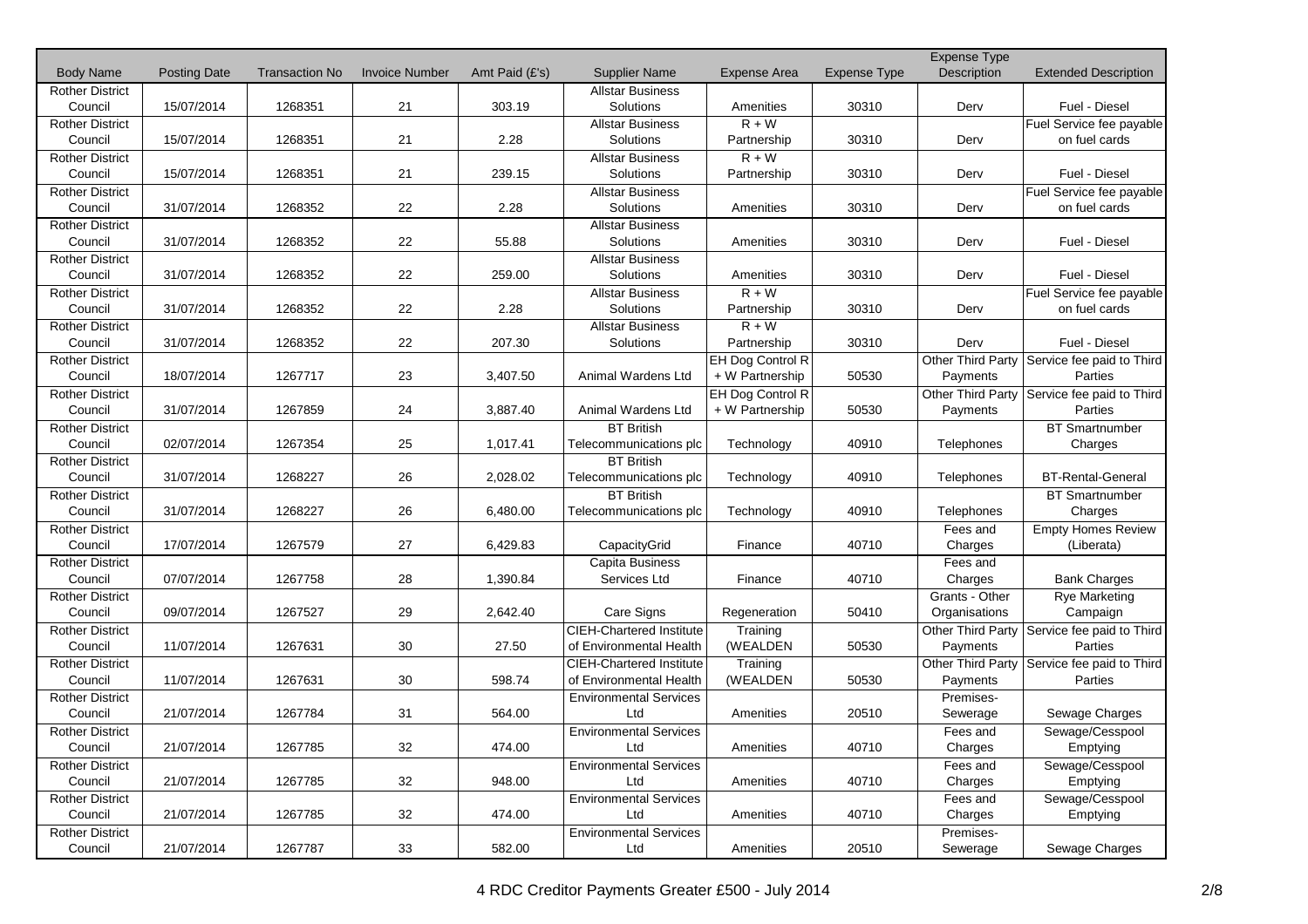|                        |                     |                       |                       |                |                               |                     |                     | Expense Type          |                                  |
|------------------------|---------------------|-----------------------|-----------------------|----------------|-------------------------------|---------------------|---------------------|-----------------------|----------------------------------|
| <b>Body Name</b>       | <b>Posting Date</b> | <b>Transaction No</b> | <b>Invoice Number</b> | Amt Paid (£'s) | <b>Supplier Name</b>          | <b>Expense Area</b> | <b>Expense Type</b> | Description           | <b>Extended Description</b>      |
| <b>Rother District</b> |                     |                       |                       |                | <b>Environmental Services</b> |                     |                     | Premises-             |                                  |
| Council                | 28/07/2014          | 1268148               | 34                    | 3,885.79       | Ltd                           | Amenities           | 20510               | Sewerage              | Sewage Charges                   |
| <b>Rother District</b> |                     |                       |                       |                |                               |                     |                     | Repairs, Mtce,        | Specified Repairs and            |
| Council                | 17/07/2014          | 1267570               | 35                    | 7,639.28       | D M Building Services         | Amenities           | 20110               | Refurbishment         | Works listed                     |
| <b>Rother District</b> |                     |                       |                       |                | De La Warr Pavilion           |                     |                     | Concessionary         | <b>DLWP Community</b>            |
| Council                | 03/07/2014          | 1267456               | 36                    | 2,000.00       | (Enterprise) Ltd              | Amenities           | 42200               | Use                   | <b>Concessionary Grant</b>       |
| <b>Rother District</b> |                     |                       |                       |                | De La Warr Pavilion           |                     |                     | Concessionary         | <b>DLWP Community</b>            |
| Council                | 18/07/2014          | 1267636               | 37                    | 2,000.00       | (Enterprise) Ltd              | Amenities           | 42200               | Use                   | <b>Concessionary Grant</b>       |
| <b>Rother District</b> |                     |                       |                       |                | De La Warr Pavilion           |                     |                     | Concessionary         | <b>DLWP Community</b>            |
| Council                | 31/07/2014          | 1268248               | 38                    | 500.00         | (Enterprise) Ltd              | Amenities           | 42200               | Use                   | <b>Concessionary Grant</b>       |
| <b>Rother District</b> |                     |                       |                       |                |                               |                     |                     | Equipment (IT         | New Computer                     |
| Council                | 03/07/2014          | 1267552               | 39                    | 1,907.14       | Dell Corporation Ltd          | Technology          | 41120               | ONLY)                 | Hardware                         |
| <b>Rother District</b> |                     |                       |                       |                |                               |                     |                     | Equipment (IT         | <b>New Computer</b>              |
| Council                | 03/07/2014          | 1267553               | 40                    | 3,582.00       | <b>Dell Corporation Ltd</b>   | Technology          | 41120               | ONLY)                 | Hardware                         |
| <b>Rother District</b> |                     |                       |                       |                |                               |                     |                     |                       |                                  |
| Council                | 23/07/2014          | 1267562               | 41                    | 3,400.00       | Dolphin Lifts Kent            | Housing             | 89200               | <b>DFG Assistance</b> | Disabled Facilities Grant        |
| <b>Rother District</b> |                     |                       |                       |                | <b>Electoral Reform</b>       | Corporate           |                     | Printing (Non         | Printing/Providing Postal        |
| Council                | 01/07/2014          | 1268075               | 42                    | 2,942.02       | Services Ltd                  | Resources           | 40410               | Print Room)           | Votes                            |
| <b>Rother District</b> |                     |                       |                       |                | Maintenance Ltd T/A           |                     |                     | Premises-Routine      | Parks-Grounds                    |
| Council                | 31/07/2014          | 1268118               | 43                    | 92,549.24      | The Landscape Group           | Amenities           | 20910               | Grounds Mtce          | <b>Maintenance Contracts</b>     |
| <b>Rother District</b> |                     |                       |                       |                | <b>Evolution Water</b>        |                     |                     | Fees and              | Legionella Sampling and          |
| Council                | 15/07/2014          | 1267610               | 44                    | 1,344.00       | Services Ltd                  | Amenities           | 40710               | Charges               | Monitoring                       |
| <b>Rother District</b> |                     |                       |                       |                |                               |                     |                     |                       |                                  |
| Council                | 01/07/2014          | 1267190               | 45                    | 1,164.90       | Family Mosaic Housing         | Housing             | 89200               | <b>DFG Assistance</b> | <b>Disabled Facilities Grant</b> |
| <b>Rother District</b> |                     |                       |                       |                |                               |                     |                     |                       |                                  |
| Council                | 01/07/2014          | 1267192               | 46                    | 673.50         | <b>Family Mosaic Housing</b>  | Housing             | 89200               | <b>DFG Assistance</b> | <b>Disabled Facilities Grant</b> |
| <b>Rother District</b> |                     |                       |                       |                |                               |                     |                     |                       |                                  |
| Council                | 01/07/2014          | 1267195               | 47                    | 750.00         | <b>Family Mosaic Housing</b>  | Housing             | 89200               | <b>DFG Assistance</b> | Disabled Facilities Grant        |
| <b>Rother District</b> |                     |                       |                       |                |                               |                     |                     |                       |                                  |
| Council                | 08/07/2014          | 1267341               | 48                    | 600.00         | Family Mosaic Housing         | Housing             | 89200               | <b>DFG Assistance</b> | Disabled Facilities Grant        |
| Rother District        |                     |                       |                       |                |                               |                     |                     |                       |                                  |
| Council                | 15/07/2014          | 1267482               | 49                    | 750.00         | <b>Family Mosaic Housing</b>  | Housing             | 89200               | DFG Assistance        | <b>Disabled Facilities Grant</b> |
| <b>Rother District</b> |                     |                       |                       |                |                               |                     |                     |                       |                                  |
| Council                | 23/07/2014          | 1267554               | 50                    | 3,000.00       | Family Mosaic Housing         | Housing             | 89200               | <b>DFG Assistance</b> | <b>Disabled Facilities Grant</b> |
| <b>Rother District</b> |                     |                       |                       |                |                               |                     |                     |                       |                                  |
| Council                | 23/07/2014          | 1267558               | 51                    | 525.00         | <b>Family Mosaic Housing</b>  | Housing             | 89200               | <b>DFG Assistance</b> | <b>Disabled Facilities Grant</b> |
| <b>Rother District</b> |                     |                       |                       |                |                               |                     |                     |                       |                                  |
| Council                | 23/07/2014          | 1267563               | 52                    | 510.00         | <b>Family Mosaic Housing</b>  | Housing             | 89200               | <b>DFG Assistance</b> | <b>Disabled Facilities Grant</b> |
| <b>Rother District</b> |                     |                       |                       |                |                               |                     |                     | Private               | Maintenance Contracts-           |
| Council                | 31/07/2014          | 1268183               | 53                    | 654.36         | Flame Ltd                     | Technology          | 50510               | Contractors           | Printing                         |
| <b>Rother District</b> |                     |                       |                       |                | Fox and Sons                  |                     |                     | Other Third Party     | Homelessness                     |
| Council                | 08/07/2014          | 1267332               | 54                    | 784.00         | (Sequence UK Ltd)             | Housing             | 50530               | Payments              | <b>Prevention Projects</b>       |
| <b>Rother District</b> |                     |                       |                       |                | Foxhills Tree Services        |                     |                     | Repairs, Mtce,        |                                  |
| Council                | 10/07/2014          | 1267457               | 55                    | 576.00         | Ltd                           | Amenities           | 20110               | Refurbishment         | Parks-Tree Works                 |
| <b>Rother District</b> |                     |                       |                       |                | <b>Foxhills Tree Services</b> |                     |                     | Repairs, Mtce,        |                                  |
| Council                | 10/07/2014          | 1267459               | 56                    | 600.00         | Ltd                           | Amenities           | 20110               | Refurbishment         | Parks- Tree Works                |
|                        |                     |                       |                       |                |                               |                     |                     |                       |                                  |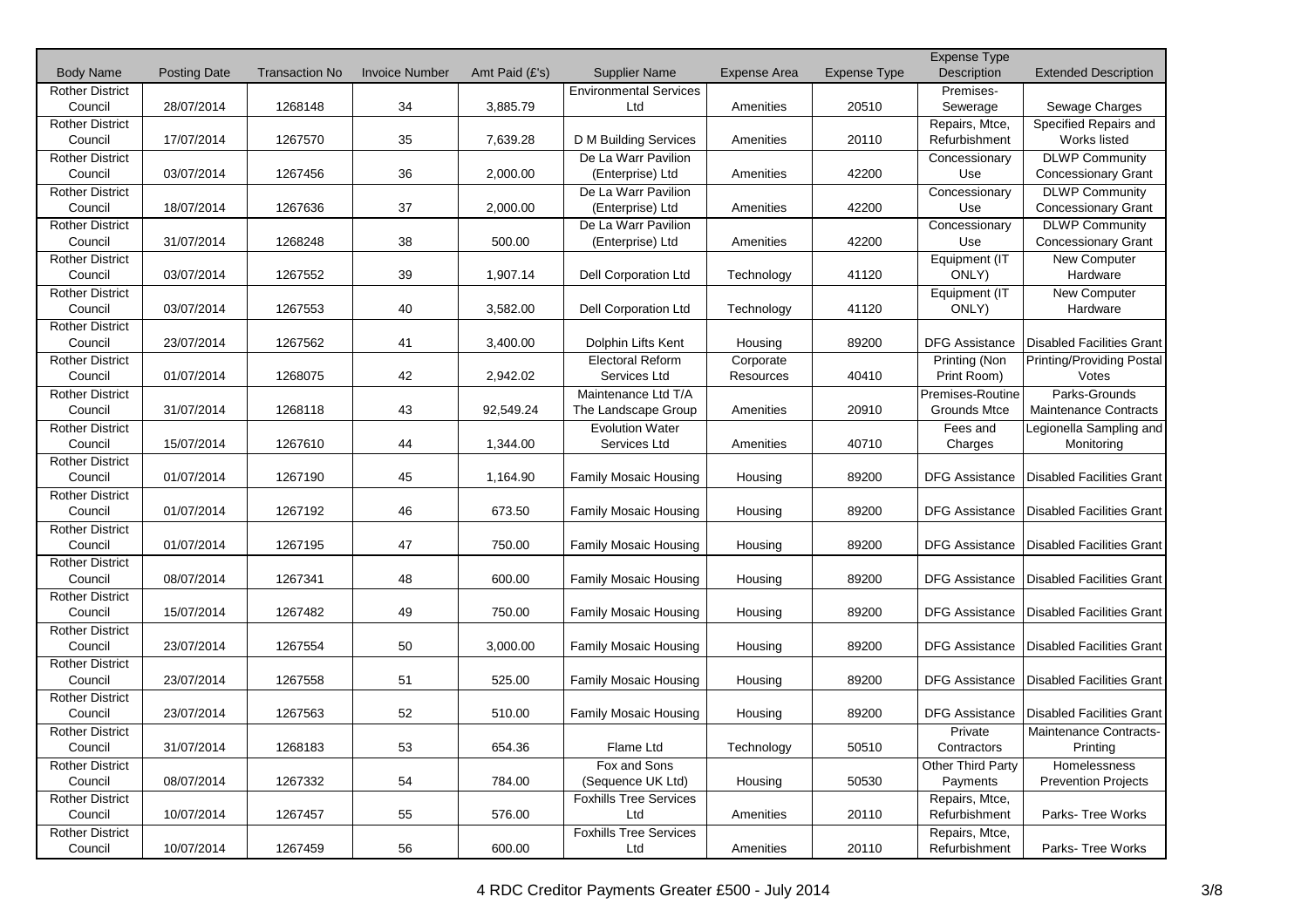|                        |                     |                       |                       |                |                               |                     |                     | <b>Expense Type</b>           |                                  |
|------------------------|---------------------|-----------------------|-----------------------|----------------|-------------------------------|---------------------|---------------------|-------------------------------|----------------------------------|
| <b>Body Name</b>       | <b>Posting Date</b> | <b>Transaction No</b> | <b>Invoice Number</b> | Amt Paid (£'s) | <b>Supplier Name</b>          | <b>Expense Area</b> | <b>Expense Type</b> | Description                   | <b>Extended Description</b>      |
| <b>Rother District</b> |                     |                       |                       |                | <b>Foxhills Tree Services</b> |                     |                     | Repairs, Mtce,                |                                  |
| Council                | 25/07/2014          | 1267663               | 57                    | 3,024.00       | Ltd                           | Amenities           | 20110               | Refurbishment                 | Parks- Tree Works                |
| <b>Rother District</b> |                     |                       |                       |                |                               |                     |                     | Private                       | Management Fee to                |
| Council                | 10/07/2014          | 1267549               | 58                    | 18,333.64      | Freedom Leisure               | Amenities           | 50510               | Contractors                   | Private Contracto                |
| <b>Rother District</b> |                     |                       |                       |                |                               |                     |                     | Private                       | Management Fee to                |
| Council                | 10/07/2014          | 1267549               | 58                    | 6,233.45       | Freedom Leisure               | Amenities           | 50510               | Contractors                   | Private Contracto                |
| <b>Rother District</b> |                     |                       |                       |                |                               |                     |                     | Private                       | Management Fee to                |
| Council                | 10/07/2014          | 1267549               | 58                    | 12,100.21      | Freedom Leisure               | Amenities           | 50510               | Contractors                   | Private Contracto                |
| <b>Rother District</b> |                     |                       |                       |                | <b>G4S Cash Solutions</b>     |                     |                     | Fees and                      | Cash Security Fees-Car           |
| Council                | 31/07/2014          | 1268290               | 59                    | 1,246.91       | (UK) Ltd                      | Amenities           | 40710               | Charges                       | Parks                            |
| <b>Rother District</b> |                     |                       |                       |                | <b>G4S Cash Solutions</b>     |                     |                     | Other Third Party             |                                  |
| Council                | 31/07/2014          | 1268290               | 59                    | 14.29          | (UK) Ltd                      | Finance             | 50530               | Payments                      | Cash Security-Bexhill            |
| <b>Rother District</b> |                     |                       |                       |                | G4S Cash Solutions            |                     |                     | Fees and                      | Cash Security Fees-Car           |
| Council                | 31/07/2014          | 1268515               | 60                    | 3,607.20       | (UK) Ltd                      | Amenities           | 40710               | Charges                       | Parks                            |
| <b>Rother District</b> |                     |                       |                       |                | <b>G4S Cash Solutions</b>     |                     |                     | Other Third Party             |                                  |
| Council                | 31/07/2014          | 1268515               | 60                    | 226.20         | (UK) Ltd                      | Finance             | 50530               | Payments                      | Cash Security-Bexhill            |
| <b>Rother District</b> |                     |                       |                       |                | <b>G4S Cash Solutions</b>     |                     |                     | Fees and                      | Cash Security Fees-Car           |
| Council                | 31/07/2014          | 1268516               | 61                    | 2,256.00       | (UK) Ltd                      | Amenities           | 40710               | Charges                       | Parks                            |
| <b>Rother District</b> |                     |                       |                       |                | G4S Cash Solutions            |                     |                     | Other Third Party             |                                  |
| Council                | 31/07/2014          | 1268516               | 61                    | 139.20         | (UK) Ltd                      | Finance             | 50530               | Payments                      | Cash Security-Bexhill            |
| <b>Rother District</b> |                     |                       |                       |                | Gamble Computer               |                     |                     |                               |                                  |
| Council                | 24/07/2014          | 1267797               | 62                    | 495.00         | Solutions                     | Planning            | 10910               | Training                      | Training                         |
| <b>Rother District</b> |                     |                       |                       |                | Gamble Computer               |                     |                     |                               |                                  |
| Council                | 24/07/2014          | 1267797               | 62                    | 495.00         | Solutions                     | Technology          | 10910               | Training                      | Training                         |
| <b>Rother District</b> |                     |                       |                       |                | Gilgen Doors Systems          |                     |                     | Repairs, Mtce,                |                                  |
| Council                | 17/07/2014          | 1267700               | 63                    | 442.80         | <b>UK Ltd</b>                 | Amenities           | 20110               | Refurbishment                 | <b>Access System Service</b>     |
| <b>Rother District</b> |                     |                       |                       |                | <b>Gilgen Doors Systems</b>   |                     |                     | Repairs, Mtce,                |                                  |
| Council                | 17/07/2014          | 1267700               | 63                    | 290.40         | <b>UK Ltd</b>                 | Amenities           | 20110               | Refurbishment                 | <b>Access System Service</b>     |
| <b>Rother District</b> |                     |                       |                       |                | Gilgen Doors Systems          |                     |                     | Repairs, Mtce,                |                                  |
| Council                | 17/07/2014          | 1267700               | 63                    | 291.60         | <b>UK Ltd</b>                 | Amenities           | 20110               | Refurbishment                 | <b>Access System Service</b>     |
| <b>Rother District</b> |                     |                       |                       |                | Gilgen Doors Systems          |                     |                     | Repairs, Mtce,                |                                  |
| Council                | 17/07/2014          | 1267700               | 63                    | 278.40         | UK Ltd                        | Amenities           | 20110               | Refurbishment                 | <b>Access System Service</b>     |
| <b>Rother District</b> |                     |                       |                       |                | <b>Gilgen Doors Systems</b>   | Corporate           |                     | Repairs, Mtce,                |                                  |
| Council                | 17/07/2014          | 1267700               | 63                    | 136.80         | <b>UK Ltd</b>                 | Resources           | 20110               | Refurbishment                 | <b>Access System Service</b>     |
| <b>Rother District</b> |                     |                       |                       |                | Glasdon Manufacturing         |                     |                     | <b>Tools &amp; Specialist</b> |                                  |
| Council                | 15/07/2014          | 1267778               | 64                    | 648.19         | Ltd                           | Amenities           | 40110               | Equipment                     | Supply of Litter Bins            |
| <b>Rother District</b> |                     |                       |                       |                |                               |                     |                     |                               |                                  |
| Council                | 01/07/2014          | 1267193               | 65                    | 4,470.00       | <b>GMS Adaptations</b>        |                     | 89200               | <b>DFG Assistance</b>         | <b>Disabled Facilities Grant</b> |
|                        |                     |                       |                       |                |                               | Housing             |                     |                               |                                  |
| <b>Rother District</b> |                     |                       |                       |                |                               |                     |                     |                               |                                  |
| Council                | 15/07/2014          | 1267480               | 66                    | 3,000.00       | <b>GMS Adaptations</b>        | Housing             | 89200               | <b>DFG Assistance</b>         | <b>Disabled Facilities Grant</b> |
| <b>Rother District</b> |                     |                       |                       |                |                               |                     |                     |                               |                                  |
| Council                | 23/07/2014          | 1267556               | 67                    | 3,000.00       | <b>GMS Adaptations</b>        | Housing             | 89200               | DFG Assistance                | <b>Disabled Facilities Grant</b> |
| <b>Rother District</b> |                     |                       |                       |                |                               |                     |                     |                               |                                  |
| Council                | 23/07/2014          | 1267566               | 68                    | 3,000.00       | <b>GMS Adaptations</b>        | Housing             | 89200               | <b>DFG Assistance</b>         | <b>Disabled Facilities Grant</b> |
| <b>Rother District</b> |                     |                       |                       |                | GovNet                        | Human               |                     | <b>Tools &amp; Specialist</b> | Health and Safety Act            |
| Council                | 15/07/2014          | 1267529               | 69                    | 708.00         | Communications                | Resources           | 40110               | Equipment                     | Equipment                        |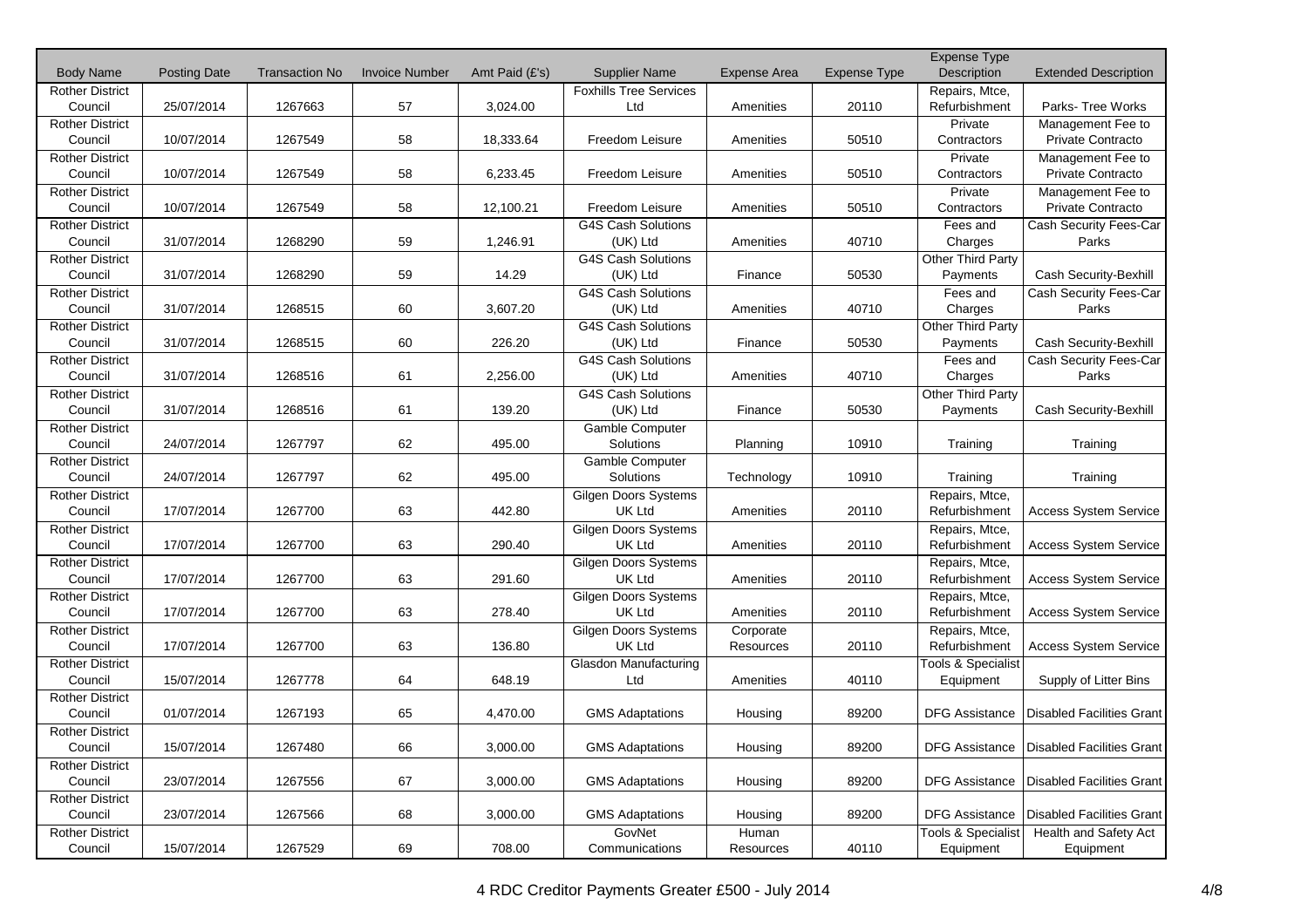|                        |                     |                       |                       |                |                              |                        |                     | <b>Expense Type</b>      |                                            |
|------------------------|---------------------|-----------------------|-----------------------|----------------|------------------------------|------------------------|---------------------|--------------------------|--------------------------------------------|
| <b>Body Name</b>       | <b>Posting Date</b> | <b>Transaction No</b> | <b>Invoice Number</b> | Amt Paid (£'s) | <b>Supplier Name</b>         | <b>Expense Area</b>    | <b>Expense Type</b> | Description              | <b>Extended Description</b>                |
| <b>Rother District</b> |                     |                       |                       |                | Gristwood and Toms           |                        |                     | Repairs, Mtce,           |                                            |
| Council                | 31/07/2014          | 1268085               | 70                    | 1,824.00       | Limited                      | Amenities              | 20110               | Refurbishment            | Parks- Tree Works                          |
| <b>Rother District</b> |                     |                       |                       |                | <b>Hastings and Rother</b>   | Corporate              |                     | Community                | <b>Crime Prevention</b>                    |
| Council                | 17/07/2014          | 1267625               | 71                    | 1,000.00       | <b>Mediation Service</b>     | Resources              | 42100               | Initiatives              | Initiative                                 |
| <b>Rother District</b> |                     |                       |                       |                | <b>Hastings Business</b>     |                        |                     |                          | <b>Regular Marketing</b>                   |
| Council                | 15/07/2014          | 1267792               | 72                    | 2,000.00       | <b>Operations Ltd</b>        | Regeneration           | 40460               | Marketing                | activities - Tourism                       |
| <b>Rother District</b> |                     |                       |                       |                | <b>Hays Specialist</b>       |                        |                     |                          |                                            |
| Council                | 02/07/2014          | 1267334               | 73                    | 1.221.84       | <b>Recruitment Ltd</b>       | Housing                | 10410               | <b>Agency Staff</b>      | <b>Agency Staff</b>                        |
| <b>Rother District</b> |                     |                       |                       |                | <b>Hays Specialist</b>       |                        |                     |                          |                                            |
| Council                | 09/07/2014          | 1267809               | 74                    | 1,221.84       | <b>Recruitment Ltd</b>       | Housing                | 10410               | <b>Agency Staff</b>      | <b>Agency Staff</b>                        |
| <b>Rother District</b> |                     |                       |                       |                | <b>Hays Specialist</b>       |                        |                     |                          |                                            |
| Council                | 16/07/2014          | 1267810               | 75                    | 1,221.84       | <b>Recruitment Ltd</b>       | Housing                | 10410               | Agency Staff             | <b>Agency Staff</b>                        |
| <b>Rother District</b> |                     |                       |                       |                | <b>Hays Specialist</b>       |                        |                     |                          |                                            |
| Council                | 23/07/2014          | 1267808               | 76                    | 1,221.84       | <b>Recruitment Ltd</b>       | Housing                | 10410               | <b>Agency Staff</b>      | <b>Agency Staff</b>                        |
| <b>Rother District</b> |                     |                       |                       |                | Hitachi Capital Vehicle      |                        |                     |                          | Vehicle Leasing (Not                       |
| Council                | 01/07/2014          | 1267289               | 77                    | 8,218.67       | Solutions Ltd                | Amenities              | 30610               | <b>Leasing Costs</b>     | Contract Hire)                             |
| <b>Rother District</b> |                     |                       |                       |                |                              |                        |                     | Stationery (NON          |                                            |
| Council                | 29/07/2014          | 1267814               | 78                    | 697.25         | Integrity Print Ltd          | Finance                | 40510               | PRINT ROOM)              | <b>Pre-printed Cheques</b>                 |
| <b>Rother District</b> |                     |                       |                       |                |                              | Human                  |                     | Advertising              |                                            |
| Council                | 11/07/2014          | 1267474               | 79                    | 2,400.00       | <b>JGP Resourcing Ltd</b>    | Resources              | 11010               | Vacancies                | <b>Advertising Vacant Post</b>             |
| <b>Rother District</b> |                     |                       |                       |                |                              |                        |                     |                          | Planadv - Rye + Battle                     |
| Council                | 11/07/2014          | 1267653               | 80                    | 587.95         | Johnston Publishing Ltd      | Planning               | 40470               | Publicity                | Observer                                   |
| <b>Rother District</b> |                     |                       |                       |                |                              |                        |                     |                          | Planadv - Rye + Battle                     |
| Council                | 25/07/2014          | 1268081               | 81                    | 620.62         | Johnston Publishing Ltd      | Planning               | 40470               | Publicity                | Observer                                   |
| <b>Rother District</b> |                     |                       |                       |                | Kent County Council          |                        |                     | Operational              | Copier Rental and                          |
| Council                | 18/07/2014          | 1267807               | 82                    | 42.52          | (KCS)                        | Technology             | 41210               | Leases                   | Service                                    |
| <b>Rother District</b> |                     |                       |                       |                | Kent County Council          |                        |                     | Contracts (PRINT         |                                            |
| Council                | 18/07/2014          | 1267807               | 82                    | 1,938.14       | (KCS)                        | Technology             | 41250               | ROOM ONLY)               |                                            |
| <b>Rother District</b> |                     |                       |                       |                | Kier Services -              | <b>Contract Client</b> |                     | Private                  |                                            |
| Council                | 01/07/2014          | 1268357               | 83                    | 1,195,041.17   | Environmental                | Unit                   | 50510               | Contractors              | <b>CORE Joint Waste Cost</b>               |
| <b>Rother District</b> |                     |                       |                       |                | Kier Services -              | <b>Contract Client</b> |                     | Private                  | <b>VARIABLE CORE Joint</b>                 |
| Council                | 18/07/2014          | 1267798               | 84                    | 29,029.06      | Environmental                | Unit                   | 50510               | Contractors              | <b>Waste Cost</b>                          |
| <b>Rother District</b> |                     |                       |                       |                |                              | $R + W$                |                     |                          | EnvH- Pest Control                         |
| Council                | 16/07/2014          | 1267588               | 85                    | 583.36         | Killgerm Chemicals Ltd       | Partnership            | 40120               | <b>Baits Poisons Etc</b> | Supplies                                   |
| <b>Rother District</b> |                     |                       |                       |                |                              |                        |                     | Assoc et al              |                                            |
| Council                | 10/07/2014          | 1267743               | 86                    | 7,003.20       | Let's Do Business Group      | Regeneration           | 50310               | (Committee               | Locate East Sussex                         |
| <b>Rother District</b> |                     |                       |                       |                |                              |                        |                     | Preliminary Exp-         | Capital-Next Wave -                        |
| Council                | 23/07/2014          | 1267664               | 87                    | 3,513.60       | M T Drains Ltd               | Amenities              | 86040               | Site & Security          | <b>Prelim Expenses</b>                     |
| <b>Rother District</b> |                     |                       |                       |                | Ltd T/A Event                |                        |                     | Grants - Other           |                                            |
| Council                | 15/07/2014          | 1267528               | 88                    | 1,200.00       | <b>Equipment Hire</b>        | Regeneration           | 50410               | Organisations            | Bexhill Marketing                          |
| <b>Rother District</b> |                     |                       |                       |                | <b>Motavation Publishing</b> |                        |                     | Stationery (NON          |                                            |
| Council                | 17/07/2014          | 1267545               | 89                    | 2,968.80       | and Graphics Ltd             | Finance                | 40510               | PRINT ROOM)              | Envelopes                                  |
| <b>Rother District</b> |                     |                       |                       |                | NCC Services Ltd (T/A        |                        |                     | Licences (IT TO          |                                            |
| Council                | 08/07/2014          | 1267618               | 90                    | 954.00         | NCC Group Escrow Ltd)        | Technology             | 41140               | <b>BUY ONLY)</b>         | <b>ESCROW Agreement</b>                    |
| <b>Rother District</b> |                     |                       |                       |                | Nutra Plumbing and           |                        |                     |                          |                                            |
| Council                | 23/07/2014          | 1267561               | 91                    | 2,640.00       | <b>Heating Ltd</b>           | Housing                | 89200               |                          | DFG Assistance   Disabled Facilities Grant |
|                        |                     |                       |                       |                |                              |                        |                     |                          |                                            |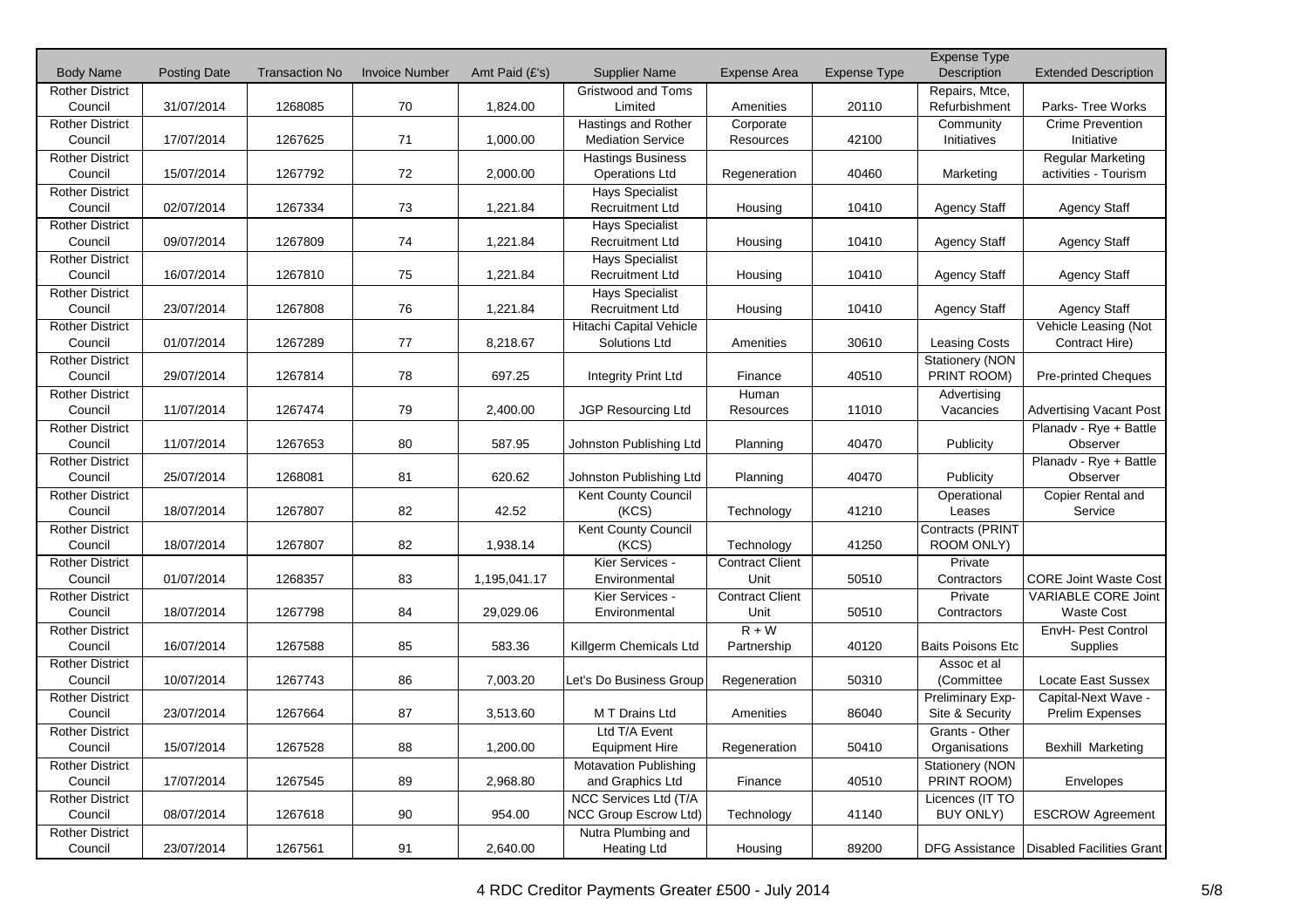|                        |                     |                       |                       |                |                                 |                     |              | <b>Expense Type</b>           |                             |
|------------------------|---------------------|-----------------------|-----------------------|----------------|---------------------------------|---------------------|--------------|-------------------------------|-----------------------------|
| <b>Body Name</b>       | <b>Posting Date</b> | <b>Transaction No</b> | <b>Invoice Number</b> | Amt Paid (£'s) | <b>Supplier Name</b>            | <b>Expense Area</b> | Expense Type | Description                   | <b>Extended Description</b> |
| <b>Rother District</b> |                     |                       |                       |                | Oakes Insurance                 |                     |              | <b>Contract Hire</b>          | <b>Contract Hire Car</b>    |
| Council                | 10/07/2014          | 1267451               | 92                    | 585.59         | Consultants                     | Finance             | 95270        | Cars                          | <b>Insurance Costs</b>      |
| <b>Rother District</b> |                     |                       |                       |                | Oakfield Property               |                     |              | Other Third Party             | Homelessness                |
| Council                | 22/07/2014          | 1268372               | 93                    | 800.00         | Management Ltd                  | Housing             | 50530        | Payments                      | <b>Prevention Projects</b>  |
| <b>Rother District</b> |                     |                       |                       |                | <b>Oakfield Property</b>        |                     |              | Other Third Party             | Homelessness                |
| Council                | 23/07/2014          | 1267565               | 94                    | 1,100.00       | Management Ltd                  | Housing             | 50530        | Payments                      | <b>Prevention Projects</b>  |
| <b>Rother District</b> |                     |                       |                       |                |                                 |                     |              | Consumables (IT               |                             |
| Council                | 24/07/2014          | 1267796               | 95                    | 769.74         | Office Depot UK Ltd             | Technology          | 41130        | TO BUY ONLY)                  | InkJet Cartridge            |
| <b>Rother District</b> |                     |                       |                       |                | Phoenix Security and            |                     |              | Grants - Other                |                             |
| Council                | 28/07/2014          | 1268115               | 96                    | 1,177.20       | Event Safety Ltd                | Regeneration        | 50410        | Organisations                 | Bexhill Marketing           |
| <b>Rother District</b> |                     |                       |                       |                | <b>Pitney Bowes Finance</b>     | Corporate           |              | Fees and                      |                             |
| Council                | 27/07/2014          | 1268064               | 97                    | 680.08         | Limited                         | Resources           | 40710        | Charges                       | franking machine costs      |
| <b>Rother District</b> |                     |                       |                       |                |                                 | Corporate           |              | Fees and                      |                             |
| Council                | 18/07/2014          | 1267806               | 98                    | 3,349.08       | Pitney Bowes Ltd                | Resources           | 40710        | Charges                       | franking machine costs      |
| <b>Rother District</b> |                     |                       |                       |                |                                 |                     |              | Other Third Party             | Homelessness                |
| Council                | 30/07/2014          | 1267721               | 99                    | 1,300.00       | <b>Redwell Estates Ltd</b>      | Housing             | 50530        | Payments                      | <b>Prevention Projects</b>  |
| <b>Rother District</b> |                     |                       |                       |                |                                 |                     |              | Assoc et al                   |                             |
| Council                | 01/07/2014          | 1267231               | 100                   | 10,000.00      | <b>Rother Voluntary Action</b>  | Finance             | 50310        | (Committee                    | <b>SLA Delivery</b>         |
| <b>Rother District</b> |                     |                       |                       |                |                                 |                     |              | Repairs, Mtce,                | Purchase of Materials -     |
| Council                | 31/07/2014          | 1267999               | 101                   | 14.34          | Rye Hire Ltd                    | Amenities           | 20110        | Refurbishment                 | <b>Build Maint</b>          |
| <b>Rother District</b> |                     |                       |                       |                |                                 |                     |              | Repairs, Mtce,                | Purchase of Materials -     |
| Council                | 31/07/2014          | 1267999               | 101                   | 518.40         | Rye Hire Ltd                    | Amenities           | 20110        | Refurbishment                 | <b>Build Maint</b>          |
| <b>Rother District</b> |                     |                       |                       |                | Sector Treasury                 |                     |              | Fees and                      |                             |
| Council                | 09/07/2014          | 1267513               | 102                   | 8,568.00       | Services Ltd                    | Finance             | 40710        | Charges                       | <b>Consultants Fees</b>     |
| <b>Rother District</b> |                     |                       |                       |                | Accommodation                   |                     |              | Fees and                      | <b>Bed and Breakfast</b>    |
| Council                | 07/07/2014          | 1267682               | 103                   | 588.00         | Providers Ltd                   | Housing             | 40710        | Charges                       | Accom - misc.               |
| <b>Rother District</b> |                     |                       |                       |                | Accommodation                   |                     |              | Fees and                      | <b>Bed and Breakfast</b>    |
| Council                | 07/07/2014          | 1267684               | 104                   | 504.00         | Providers Ltd                   | Housing             | 40710        | Charges                       | Accom - misc.               |
| <b>Rother District</b> |                     |                       |                       |                | Accommodation                   |                     |              | Fees and                      | <b>Bed and Breakfast</b>    |
| Council                | 14/07/2014          | 1267834               | 105                   | 588.00         | Providers Ltd                   | Housing             | 40710        | Charges                       | Accom - misc.               |
| <b>Rother District</b> |                     |                       |                       |                | Specialist Hygiene              |                     |              | Cleaning                      | <b>Public Conveniences</b>  |
| Council                | 01/07/2014          | 1268856               | 106                   | 17,713.39      | Services Ltd                    | Amenities           | 20810        | Contractor                    | <b>Cleaning Servic</b>      |
| <b>Rother District</b> |                     |                       |                       |                |                                 |                     |              | Fees and                      |                             |
| Council                | 15/07/2014          | 1268165               | 107                   | 873.30         | <b>Strata Safety Solutions</b>  | Amenities           | 40710        | Charges                       | Parks- Consultants Fees     |
| <b>Rother District</b> |                     |                       |                       |                | Streetmaster (South             |                     |              | <b>Tools &amp; Specialist</b> | Carriage/Handling           |
| Council                | 28/07/2014          | 1268050               | 108                   | 141.60         | Wales) Ltd                      | Amenities           | 40110        | Equipment                     | Charge                      |
| <b>Rother District</b> |                     |                       |                       |                | Streetmaster (South             |                     |              | Tools & Specialist            | Purchase of Seat            |
| Council                | 28/07/2014          | 1268050               | 108                   | 1,173.60       | Wales) Ltd                      | Amenities           | 40110        | Equipment                     | <b>Benches</b>              |
| <b>Rother District</b> |                     |                       |                       |                | Summerhill Allotment            |                     |              | Grants - Other                | Allotments Devolvement      |
| Council                | 10/07/2014          | 1267372               | 109                   | 3,685.00       | Association                     | Amenities           | 50410        | Organisations                 | Grant                       |
| <b>Rother District</b> |                     |                       |                       |                | Summerhill Allotment            |                     |              |                               | Allotment - Summerhill      |
| Council                | 10/07/2014          | 1267373               | 110                   | 2,640.00       | Association                     | Amenities           | 92700        | Income-Rents etc              | devolvement repayment       |
| <b>Rother District</b> |                     |                       |                       |                | <b>Electoral Administrators</b> | Corporate           |              |                               |                             |
| Council                | 09/07/2014          | 1267550               | 111                   | 924.00         | Ltd                             | Resources           | 10910        | Training                      | Training                    |
| <b>Rother District</b> |                     |                       |                       |                | The Fountain Workshop           |                     |              | Private                       | <b>Water Feature</b>        |
| Council                | 28/07/2014          | 1267855               | 112                   | 1,188.48       | (Maintenance) Ltd               | Amenities           | 50510        | Contractors                   | Maintenance                 |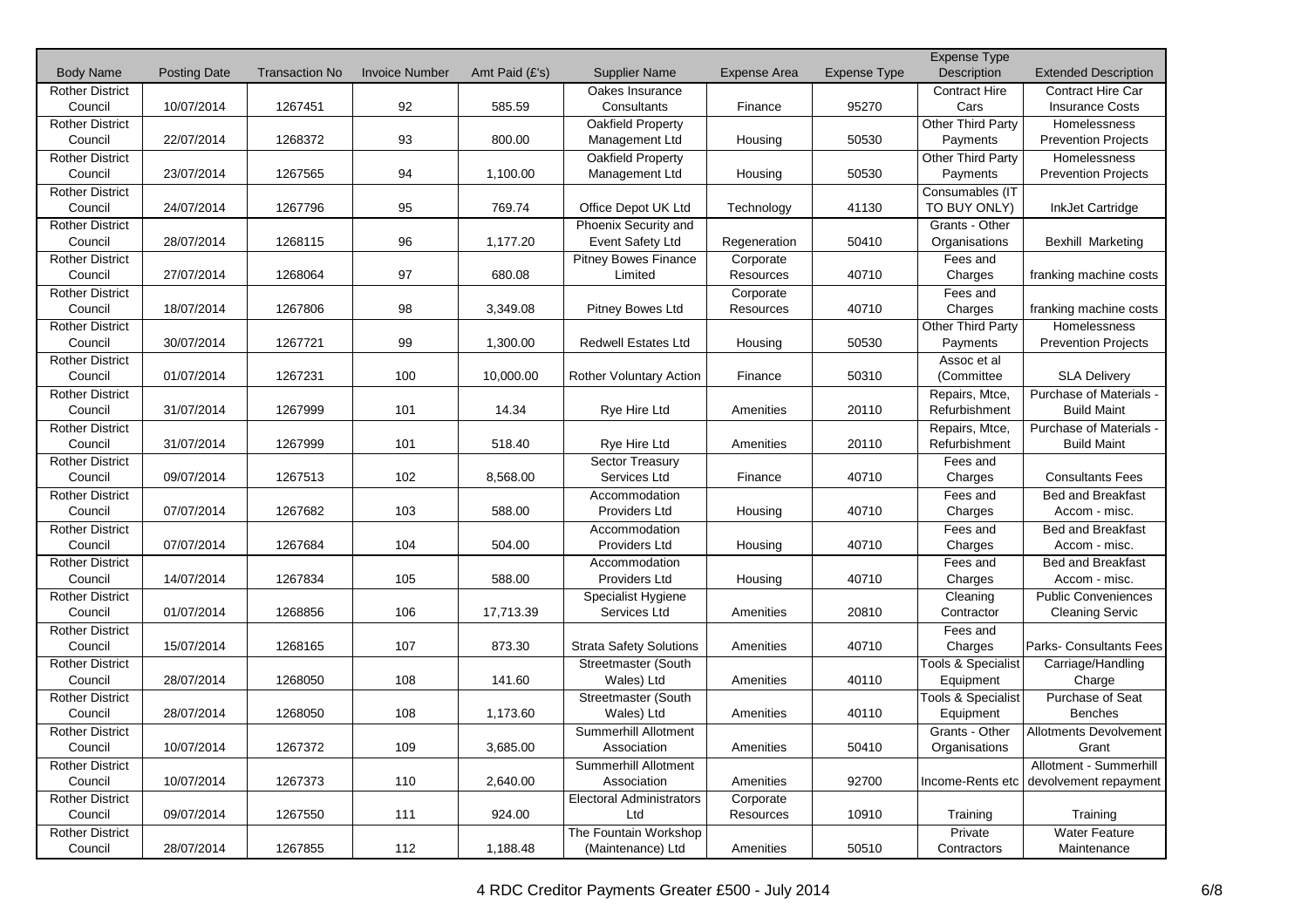|                        |                     |                       |                       |                |                              |                          |                     | Expense Type                    |                               |
|------------------------|---------------------|-----------------------|-----------------------|----------------|------------------------------|--------------------------|---------------------|---------------------------------|-------------------------------|
| <b>Body Name</b>       | <b>Posting Date</b> | <b>Transaction No</b> | <b>Invoice Number</b> | Amt Paid (£'s) | <b>Supplier Name</b>         | <b>Expense Area</b>      | <b>Expense Type</b> | Description                     | <b>Extended Description</b>   |
| <b>Rother District</b> |                     |                       |                       |                | The University of            | Environmental            |                     |                                 |                               |
| Council                | 14/07/2014          | 1267454               | 113                   | 665.00         | Warwick                      | Services Admin R         | 10910               | Training                        | EnvH-Training                 |
| <b>Rother District</b> |                     |                       |                       |                | Travelers Insurance Co       |                          |                     |                                 |                               |
| Council                | 09/07/2014          | 1267351               | 114                   | 1,000.00       | Ltd                          | Finance                  | 41410               | Insurances                      | <b>Excess on Liabilities</b>  |
| <b>Rother District</b> |                     |                       |                       |                |                              |                          |                     |                                 | Postages - Virtual Mail       |
| Council                | 31/07/2014          | 1268401               | 115                   | 4,231.27       | Virtual Mail Room Ltd        | Finance                  | 40810               | Postages                        | Room                          |
| <b>Rother District</b> |                     |                       |                       |                |                              |                          |                     |                                 |                               |
| Council                | 01/07/2014          | 1267352               | 116                   | 4,959.59       | Vodafone Limited             | Technology               | 40910               | Telephones                      | <b>Leased Line Rental</b>     |
| <b>Rother District</b> |                     |                       |                       |                |                              |                          |                     | Other Third Party               | Homelessness                  |
| Council                | 15/07/2014          | 1267477               | 117                   | 600.00         | We Love Property Ltd         | Housing                  | 50530               | Payments                        | <b>Prevention Projects</b>    |
| <b>Rother District</b> |                     |                       |                       |                | Her Majestys Court           |                          |                     | Fees and                        |                               |
| Council                | 25/07/2014          | 1267760               | 118                   | 702.00         | Service                      | Finance                  | 40710               | Charges                         | <b>Court Costs/Fees</b>       |
| <b>Rother District</b> |                     |                       |                       |                | Barry Freeman and            |                          |                     | Repairs, Mtce,                  |                               |
| Council                | 22/07/2014          | 1267704               | 119                   | 560.00         | Sons                         | Amenities                | 20110               | Refurbishment                   | <b>Painting Works</b>         |
| <b>Rother District</b> |                     |                       |                       |                |                              |                          |                     |                                 |                               |
| Council                | 02/07/2014          | 1267281               | 120                   | 552.00         | Colin A May                  | Amenities                | 20110               | Repairs, Mtce,<br>Refurbishment | Repairs - Painting<br>Works   |
|                        |                     |                       |                       |                |                              |                          |                     |                                 |                               |
| <b>Rother District</b> |                     |                       |                       |                |                              |                          |                     | Repairs, Mtce,                  | Parks- Carpentry              |
| Council                | 02/07/2014          | 1267288               | 121                   | 2,700.00       | Colin A May                  | Amenities                | 20110               | Refurbishment                   | Repairs                       |
| <b>Rother District</b> |                     |                       |                       |                |                              |                          |                     | Repairs, Mtce,                  | Specified Repairs and         |
| Council                | 10/07/2014          | 1267505               | 122                   | 588.00         | Colin A May                  | Amenities                | 20110               | Refurbishment                   | Works listed                  |
| <b>Rother District</b> |                     |                       |                       |                |                              |                          |                     | Repairs, Mtce,                  |                               |
| Council                | 10/07/2014          | 1267506               | 123                   | 1,224.00       | Colin A May                  | <b>Resetting Project</b> | 20110               | Refurbishment                   | <b>Painting Works</b>         |
| <b>Rother District</b> |                     |                       |                       |                |                              |                          |                     | Repairs, Mtce,                  | Parks- Carpentry              |
| Council                | 23/07/2014          | 1267627               | 124                   | 864.00         | Colin A May                  | Amenities                | 20110               | Refurbishment                   | Repairs                       |
| <b>Rother District</b> |                     |                       |                       |                |                              |                          |                     | Repairs, Mtce,                  | Specified Repairs and         |
| Council                | 23/07/2014          | 1267701               | 125                   | 816.00         | Colin A May                  | Amenities                | 20110               | Refurbishment                   | Works listed                  |
| <b>Rother District</b> |                     |                       |                       |                |                              |                          |                     | Repairs, Mtce,                  |                               |
| Council                | 23/07/2014          | 1267702               | 126                   | 360.00         | Colin A May                  | Amenities                | 20110               | Refurbishment                   | <b>Painting Works</b>         |
| <b>Rother District</b> |                     |                       |                       |                |                              | Corporate                |                     | Repairs, Mtce,                  |                               |
| Council                | 23/07/2014          | 1267702               | 126                   | 1,080.00       | Colin A May                  | Resources                | 20110               | Refurbishment                   | <b>Painting Works</b>         |
| <b>Rother District</b> |                     |                       |                       |                |                              | (WEALDEN                 |                     | Other Third Party               |                               |
| Council                | 21/07/2014          | 1267994               | 127                   | 775.20         | G W Allen Contractors        | $ONLY$ ) + W             | 50530               | Payments                        | EnvH- Waste Clearance         |
| <b>Rother District</b> |                     |                       |                       |                |                              |                          |                     | Repairs, Mtce,                  |                               |
| Council                | 29/07/2014          | 1268285               | 128                   | 720.00         | <b>Haffenden Contractors</b> | Amenities                | 20110               | Refurbishment                   | Parks- Roofing Repairs        |
| <b>Rother District</b> |                     |                       |                       |                |                              | Corporate                |                     |                                 | Response Service -            |
| Council                | 11/07/2014          | 1268369               | 129                   | 1,649.98       | Royal Mail Group Ltd         | Resources                | 40810               | Postages                        | Royal Mail Chg                |
| <b>Rother District</b> |                     |                       |                       |                | <b>East Sussex County</b>    | Corporate                |                     |                                 |                               |
| Council                | 08/07/2014          | 1267497               | 130                   | 1,308.82       | Council                      | Resources                | 40810               | Postages                        | <b>County Courier Service</b> |
| <b>Rother District</b> |                     |                       |                       |                | <b>East Sussex County</b>    |                          |                     | Repairs, Mtce,                  | Repairs/Maintenance -         |
| Council                | 10/07/2014          | 1267525               | 131                   | 5,090.77       | Council                      | Amenities                | 20110               | Refurbishment                   | various                       |
| <b>Rother District</b> |                     |                       |                       |                | <b>East Sussex County</b>    |                          |                     |                                 |                               |
| Council                | 11/07/2014          | 1267652               | 132                   | 1,720.00       | Council                      | Planning                 | 50210               | Other L.As                      | Fee Payments to ESCC          |
| <b>Rother District</b> |                     |                       |                       |                | East Sussex County           |                          |                     |                                 |                               |
| Council                | 22/07/2014          | 1267651               | 133                   | 990.00         | Council                      | Planning                 | 50210               | Other L.As                      | Fee Payments to ESCC          |
|                        |                     |                       |                       |                |                              |                          |                     |                                 |                               |
| <b>Rother District</b> |                     |                       |                       |                | Group (Kent County           |                          |                     | Premises-                       |                               |
| Council                | 16/07/2014          | 1267584               | 134                   | 885.55         | <b>Council Commercial</b>    | Amenities                | 20210               | Electricity                     | <b>Electricity Charges</b>    |